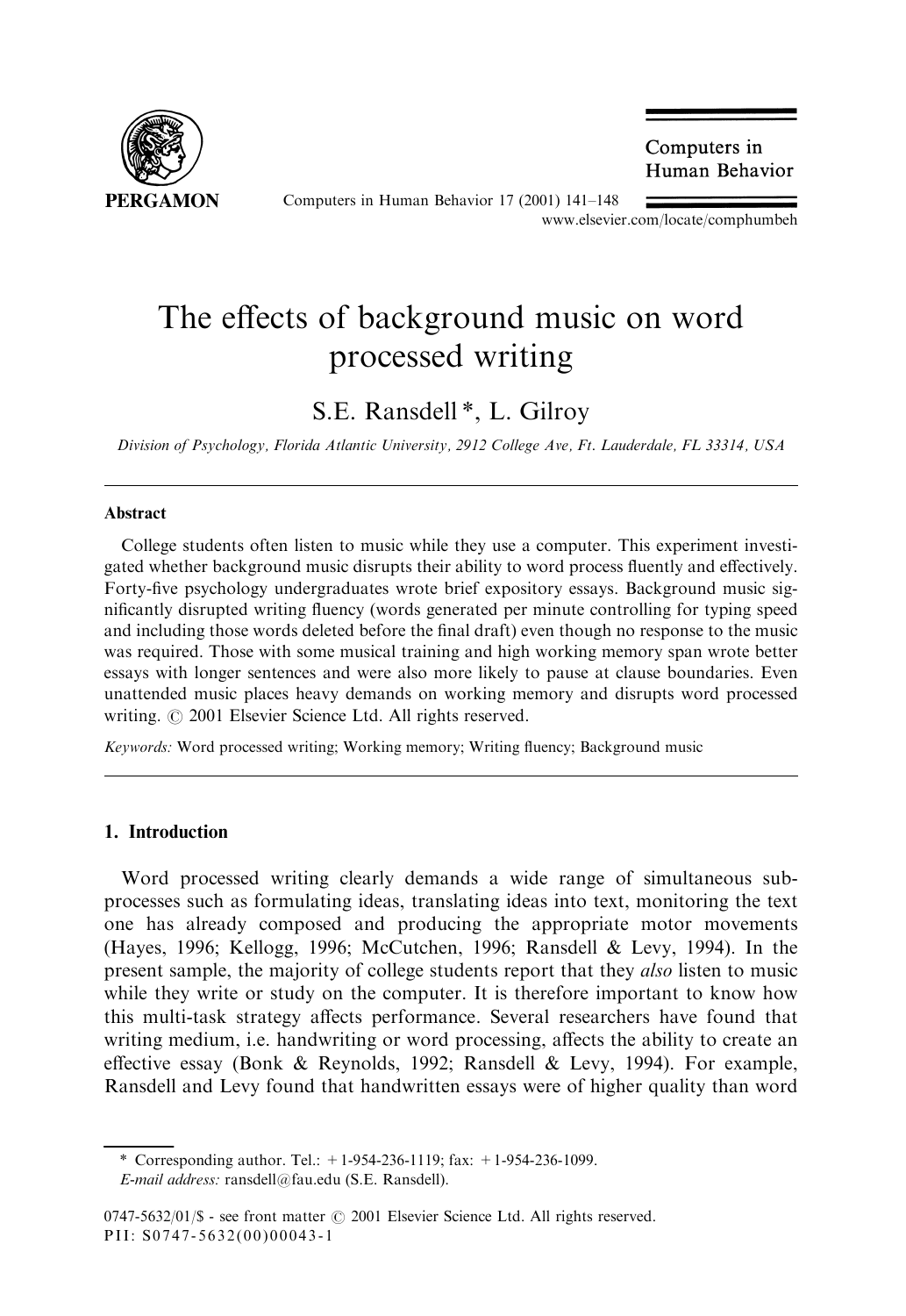processed and furthermore, that word processed writing contained a greater number of revisions. The revisions were more extensive than during handwritten essays but tended not to change the meaning or quality of the text. The purpose of this study is to compare writing in silence or while listening to music to determine how background music may affect word processing fluency and effectiveness.

## 2. Background sounds and working memory

Working memory is the mental work space in which dual tasks are coordinated (Gathercole & Baddeley, 1993). Background speech and music have often been presented to subjects as they perform a primary task in order to determine the limits of working memory. For example, Martin, Wogalter, and Forlano (1988) found that background speech reduced the accuracy of reading comprehension even when it was not attended to. Salame and Baddeley (1989) similarly found a disruptive effect of irrelevant vocal music on serial recall of visually presented sentences. Waters, Komoda, and Arbuckle (1985) found that talking out loud disrupted reading performance, while a nonverbal task of equal difficulty (tapping) did not. Ransdell, Levy, and Kellogg (1996) and Madigan, Johnson, and Linton (1994) both found that unattended irrelevant speech interfered with word processing fluency. McCutchen et al. conclude that fluent translating processes may actually help reduce the memory load (McCutchen, Covill, Hoyne, & Mildes, 1994). Translating from ideas in the head to words typed on the page requires phonological coding. So if, as McCutchen et al. suggest, translating may be particularly affected by working memory demands, then even unattended background music may disrupt writing. Music should impair word processed writing because like irrelevant speech, it should disrupt at least two important writing subprocesses, reading text and the translation of ideas into text.

#### 3. Individual differences in working memory

Working memory is also implicated in writing while listening to background sounds because there is a significant correlation between writing span and writing fluency. Ransdell and Levy (1999) found that an individual difference measure of working memory, writing span, can predict word processed fluency and effectiveness in college-level writers. Writing span is a task where written sentences are produced while the participant tries to remember the last word in each generated sentence. The writer must coordinate the generation of grammatical sentences while trying to hold the last words generated in memory. The sets begin with two sentences, then three, and finally four sentences before a recall of all final words is requested in each sentence set length is requested. High writing span writers (above the median in memory performance) can more easily coordinate storage and processing tasks while writing and remembering than low span writers. Writers who scored higher on writing span measures wrote better essays, more fluently, and with longer sentences. Those with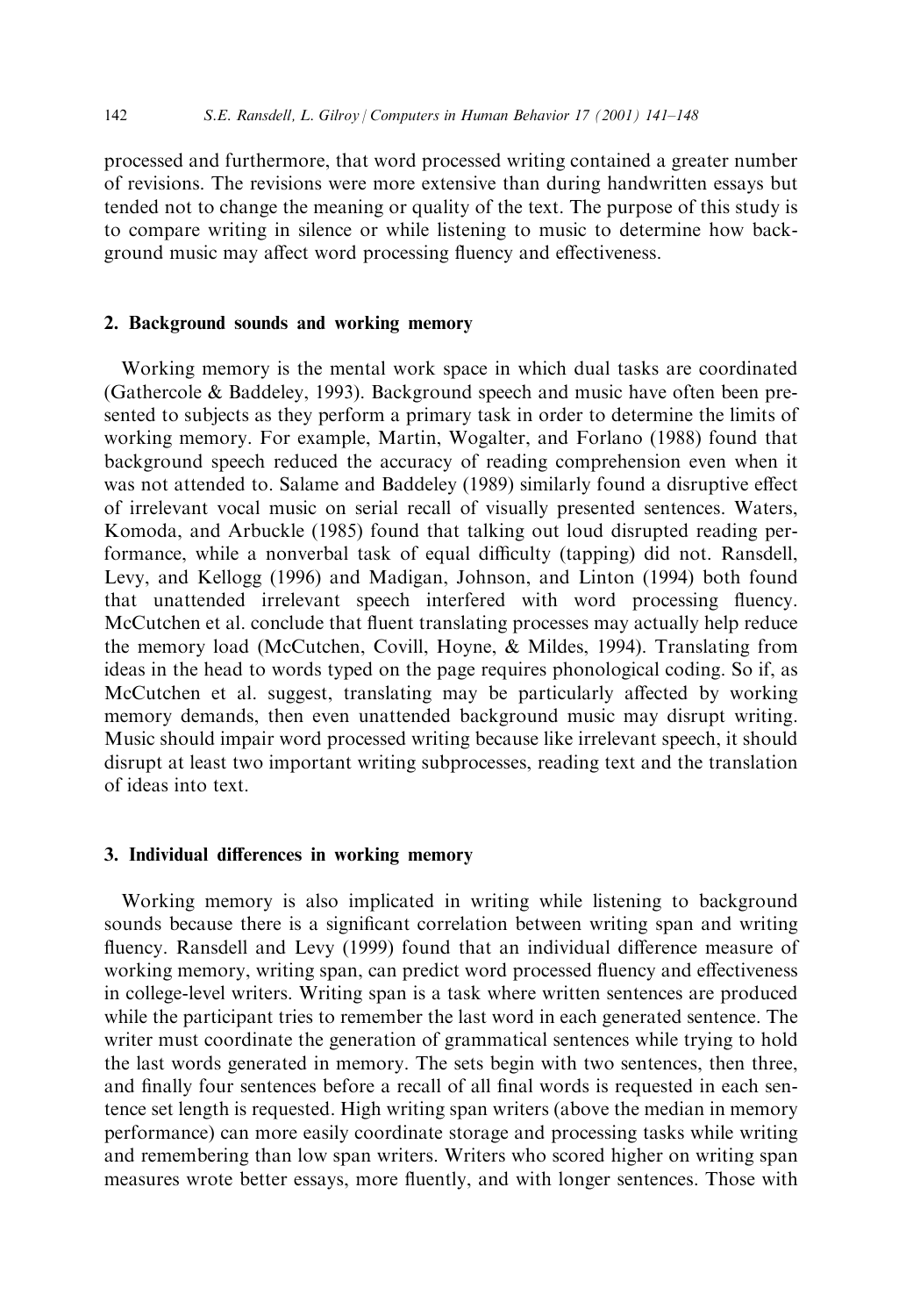high span also produced a greater proportion of long pauses (greater than five seconds) at clause boundaries than did those who scored more poorly on writing span. In reading research, pausing during clause boundaries rather than in random locations is associated with better comprehension (Aaronson & Scarborough, 1977). In the present study, those with high working memory span should be better able to word process essays while listening to music. High span writers should also write more fluently, with high quality and longer sentences, and pause more often at clause boundaries. A self-report measure of musical training was also collected since there is some evidence to suggest that those trained in music process it differently than those not trained (Bever & Chiarello, 1974).

#### 4. Methods

### 4.1. Population and sample

Forty-five participants randomly sampled from upper-division undergraduate psychology courses volunteered for extra credit. A total of 38 women and seven men were tested. A questionnaire administered after all experimental trials indicated that 67% had been trained to sing or play a musical instrument, 51% sometimes listened to music while word processing, and 64% sometimes listened to music while using a computer for school work. Average typing speed to dictation was 35 words per minute and no subjects were included who were not experienced touch typists. Headphones were chosen as the method of stimulus delivery since we were trying to recreate the atmosphere and characteristics of our general-use computer labs.

#### 4.2. Experimental manipulation

The main experimental manipulation consisted of two levels manipulated between-subjects: music (which could be vocal, instrumental or both) or a silent control. Participants heard three different songs from the same genre of music. All songs were slow ballads taken from a sing-along with a Nelson Riddle Orchestra tape. Each song was repeatedly played for each 10-min writing session except the silent control. This was a karaoke-style tape that included two versions of every song: one instrumental and the other with singing (The Singing Machine company tape M-727). The instrumental condition song was "The More I See You" and was taken directly from the tape. The other two conditions were recorded by a woman singing along to the instrumental versions on the tape. The song "I Had the Craziest Dream" was used for the music and singing condition while the song "The More I See You'' was used for the singing condition. All songs were roughly equal in length, volume, general content, style, and tempo. In the singing version, just the vocals were recorded.

Two other control variables, also manipulated between-subjects, were essay topic and essay topic order. Essay topics were the "best possible college class", "best possible college instructor", "best possible boyfriend/girlfriend", and "best possible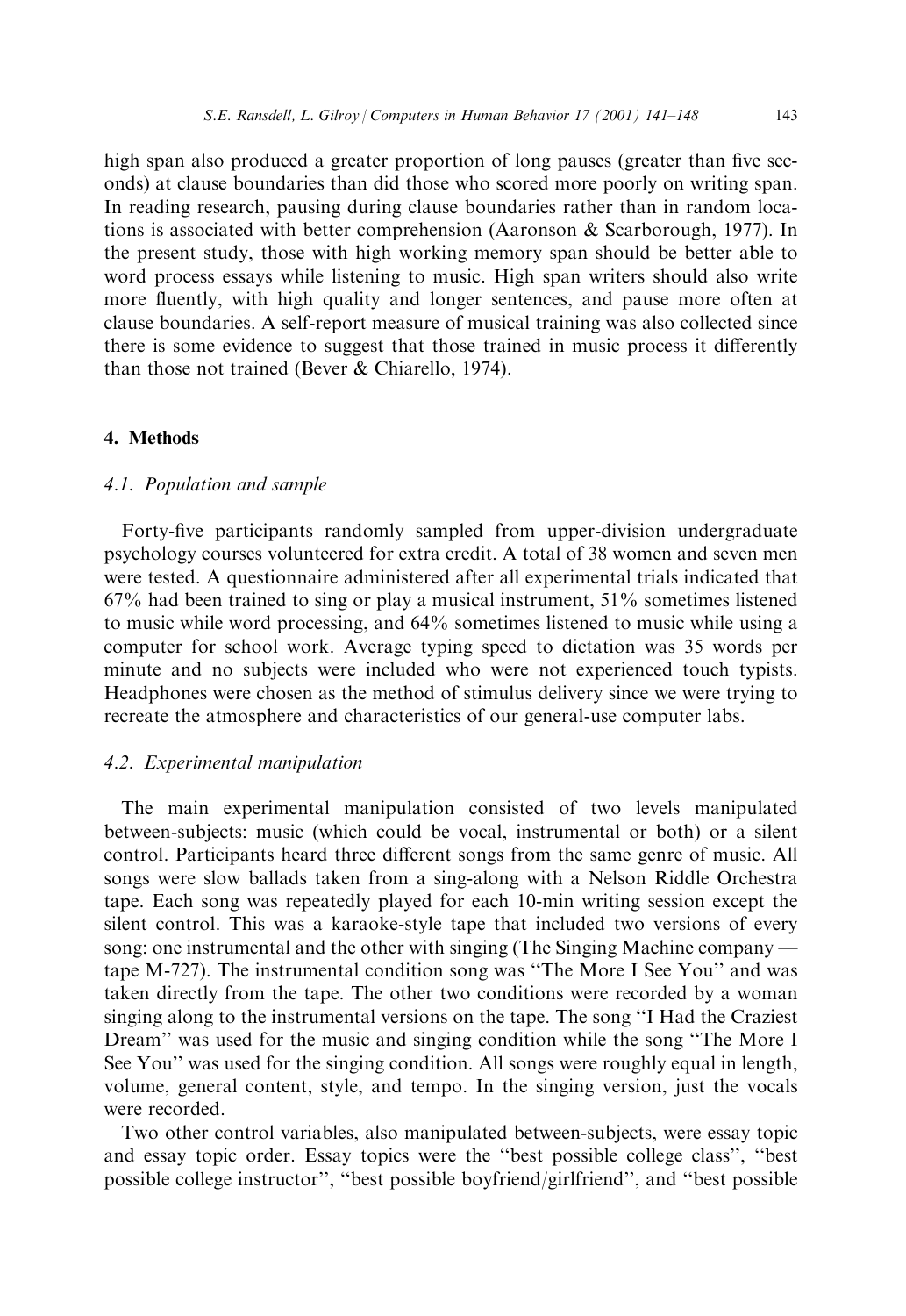vacation'', and were counterbalanced for order. All experimental effects generalized across essay topic and essay topic order so these variables are not mentioned further in the paper.

Individual differences in working memory (writing span), were measured as well as self-reported musical training. Writing span was designed by the authors as an analog of Daneman and Carpenter's (1980) reading span test. Five sets of two, three, and four words were presented one at a time on a computer screen. Participants were given 8 s per word to generate sentences using the words on slips of paper. At the end of each set, they were asked to recall the entire set of words at the end of each sentence they had created. Participants were asked not to use the target words at the beginning or end of the sentence. Writing span was measured as the total percentage of words recalled from the end of each generated grammatical sentence. Internal consistency of the span scale was, on average, 0.78.

In the self-report of musical experience, 67% of the participants reported some musical training. No subjects reported that they were familiar with any of the music or singing they heard. Participants indicated that on average, they liked the singing and music 5.7 points out of a possible 10 points.

## 4.3. Instrumentation

Dependent variables included writing fluency, writing quality, average sentence length, and the percentage of long pauses (greater than 5 s in length) located at clause, sentence, or paragraph boundaries in each essay written.

Writing fluency was defined as the number of words written per minute (controlling for typing speed) including complete words created during writing but later deleted. Fluency was measured by a program called FauxWord (Levy & Ransdell, 1995) which captures keystrokes as the participant types and replays them in real or fast time.

Writing quality was scored by independent judges (student peers) using the Six Subgroup Quality Scale (Ransdell & Levy, 1996). Quality analysis is determined by combining two student peers' scores for each of six subgroups across 13 dimensions on 5-point scales and converting the resulting combined number to a percent score. The procedure is taken from English placement exam scoring at the University of Maine. The six subgroups in the scale include organization, technical quality, word choice and arrangement, content, purpose, audience and tone, and style. Factor analysis indicates that these six subgroups load on a single factor, writing quality. After training to a high degree of reliability with samples not in this experiment, the raters read each essay once for each of the 13 dimensions. Raters were blind to essay condition. Interrater reliability averaged across the 13 dimensions was 0.80.

Average sentence length was calculated from the sentence count of the word processor divided by the word count to yield the mean number of words generated per sentence. The percentage of long pauses located at clause, sentence, or paragraph boundaries was calculated by the FauxWord program and a trained native speaker of English. The program replayed the essay and stopped at each pause greater than 5 s. The native speaker then judged whether the pause was located at a clause,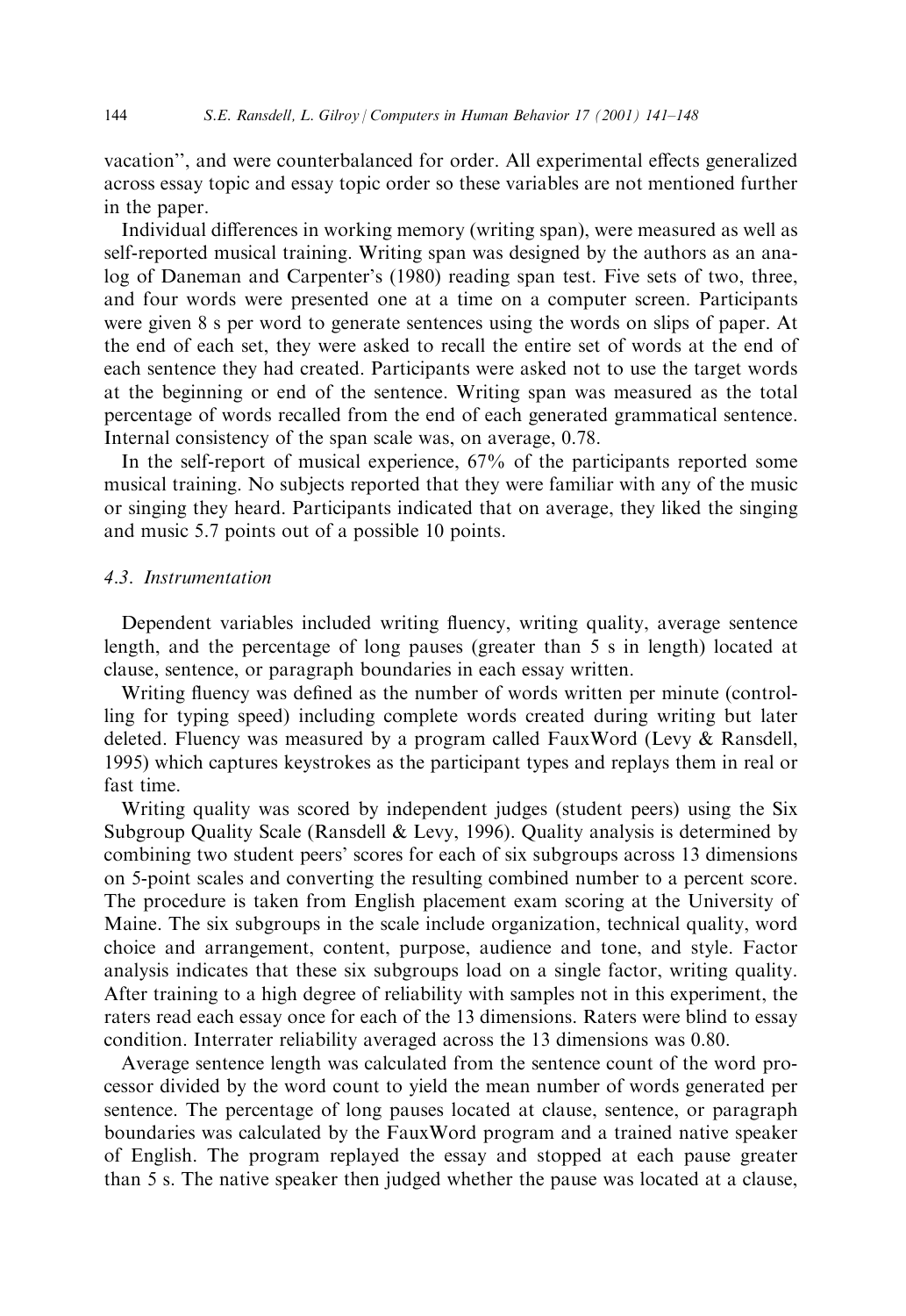sentence, or paragraph boundary and divided each sum by the total number of long pauses in a given essay.

## 4.4. Procedure

Participants were recruited from a psychology major research pool. They were told that the study was about how people coordinate listening to music while they write on a computer. All subjects participated in both the silent and music conditions. Participants wrote two 10-min essays using a simple word processor, first in a silent control condition, and second with one of the following, instrumental music, vocal music, or both. The silent control will henceforth be compared to simply the "music" condition since none of three types were reliably different from one another on any dependent measure. Participants wore headphones in both conditions and were not required to respond or make any judgments; participants were told to concentrate on writing. They were told to write as if writing for a professor in a class. Participants were notified when they had 5 min and 1 min left to write. The two 10-min essays were written on the following topics: the best possible college class, best possible college instructor, best possible boyfriend/girlfriend, and best possible vacation, and were counterbalanced for order. Participants then completed the writing span test in which they were instructed to focus on writing the best possible sentences with the words provided, but also try to remember the last word in each sentence they created. Finally, participants completed a brief questionnaire which asked about their familiarity with the music and their word processing and computer study habits. They were also asked if they had ever learned to play a musical instrument or studied singing. Music experience was operationally defined as a "yes" or "no" in response to either previous instrumental or vocal instruction.

## 4.5. Design and analysis

The main experimental condition was music versus silence while writing and it was manipulated within-participants. Although three types of music were tested, instrumental, vocal, and both, no differences were found between them in terms of any of the dependent measures. All statistical analyses were conducted using a one-way univariate analysis of covariance with two levels of the independent variable, music versus silence, and two covariates, writing span score, and whether the participant had any musical training. All analyses reported as reliable reach an alpha of 0.05 or better.

## 5. Results

As predicted, the music condition significantly slowed word processed *fluency* with mean words generated per minute at 18.8 in the silent control condition and 17.8 in the music condition,  $F(1,43)=3.50$ , M.S.E. = 14.6,  $P < 0.05$ , controlling for typing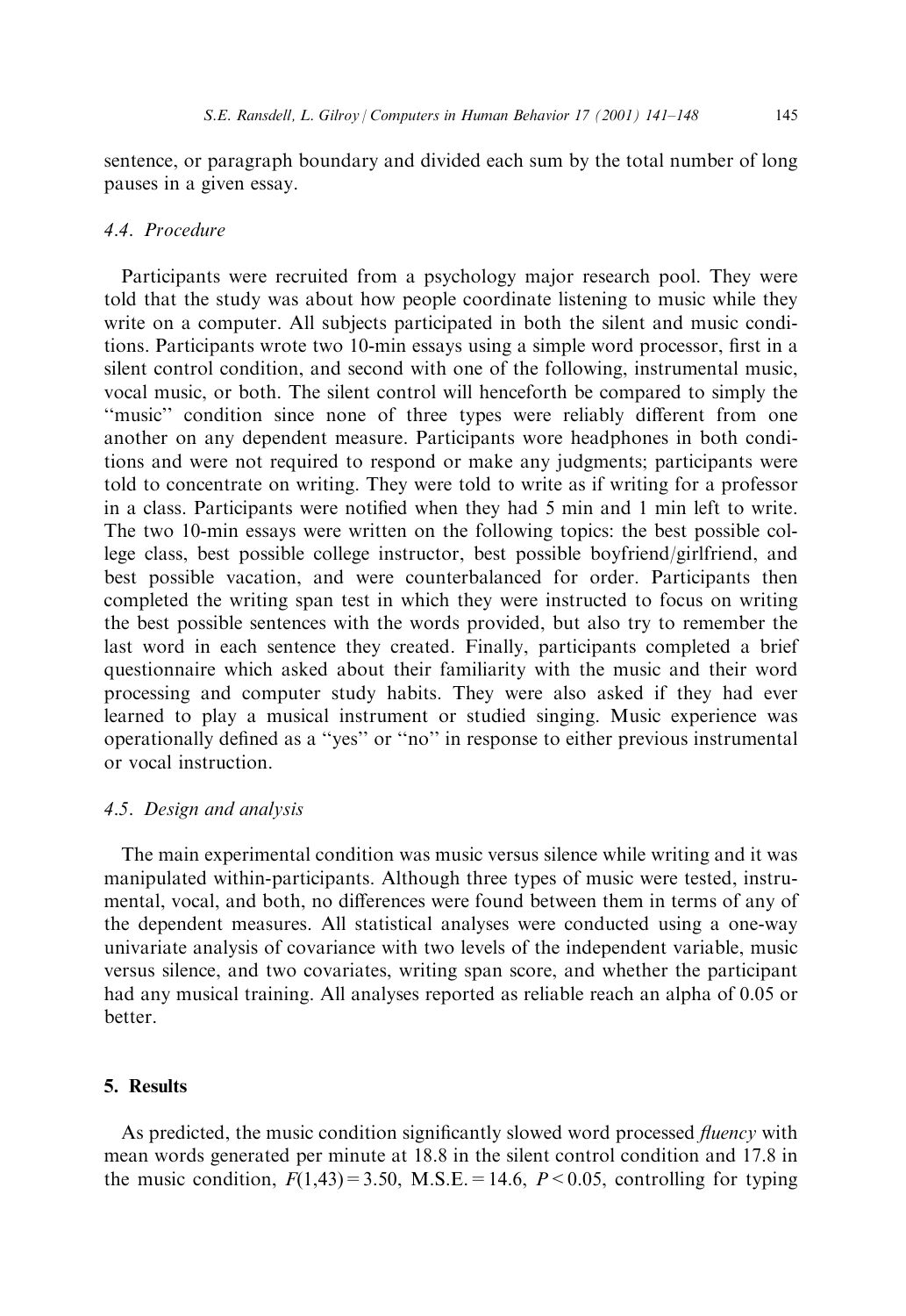speed and including words in the essay that were not in the final draft. Neither writing span nor musical training yielded reliable effects or interactions in terms of fluency. Even though writers did not have to respond to the music in any way, they nonetheless could not word process as efficiently as they could in silence. It also did not matter if the music was vocal or instrumental, the disruptive effect was the same. Silent control writing fluency was reliably correlated with writing effectiveness or quality,  $r=0.30$ , mean sentence length,  $r=0.41$ , and total number of long pauses,  $r=-0.43$ . See Table 1 for a correlation matrix that includes all the variables in the study.

Word processed writing *effectiveness* or quality was reliably correlated with writing span,  $r=0.35$ , average sentence length,  $r=0.61$ , music experience,  $r=0.29$ , and pause location,  $r=0.28$ . But it was not significantly reduced by the music condition,  $F<1$ . Writers who had high writing span, or who had some musical training, wrote essays of higher quality containing longer sentences than those with low span or no musical training. Higher writing quality was also associated with a tendency to pause at clause boundaries rather than at random locations in a sentence.

#### 6. Discussion

Table 1

The present results show that music can, like background speech, disrupt writing fluency. Writers apparently slow writing production to preserve quality when writing is accompanied by background music. It does not matter if the music is vocal or instrumental or both, despite some students' anecdotes that instrumental music does not disrupt their writing as much as vocal. Poorer writing quality, shorter average sentence length, and the tendency to pause randomly, were particularly evident for those writers with low writing span and no musical training. Of course, many other factors are important in determining the fluency and effectiveness of writing. This study isolates one of those factors, background music, while letting other factors such as rhetorical knowledge, writing instruction, and writing expertise vary freely in the design.

| Variable                               |  |      |         | $\overline{4}$ |         | 6       |          |
|----------------------------------------|--|------|---------|----------------|---------|---------|----------|
| 1 Writing span                         |  | 0.22 | $-0.23$ | $-0.02$        | 0.27    | $0.35*$ | $-0.39*$ |
| 2 Writing fluency                      |  |      | $0.41*$ | 0.03           | 0.16    | $0.30*$ | $-0.43*$ |
| 3 Sentence length                      |  |      |         | $-0.02$        | $-0.13$ | $0.61*$ | $-0.03$  |
| 4 Music experience                     |  |      |         |                | 0.15    | $0.29*$ | 0.25     |
| 5 Pause location                       |  |      |         |                |         | 0.28    | $-0.27$  |
| 6 Writing quality<br>7 Pause frequency |  |      |         |                |         |         | 0.05     |
|                                        |  |      |         |                |         |         |          |

Correlations among all measured variables under the baseline silent control condition  $(n=45)^{a}$ 

<sup>a</sup> All significant correlations at alpha =  $0.05$  are marked with an  $*$ .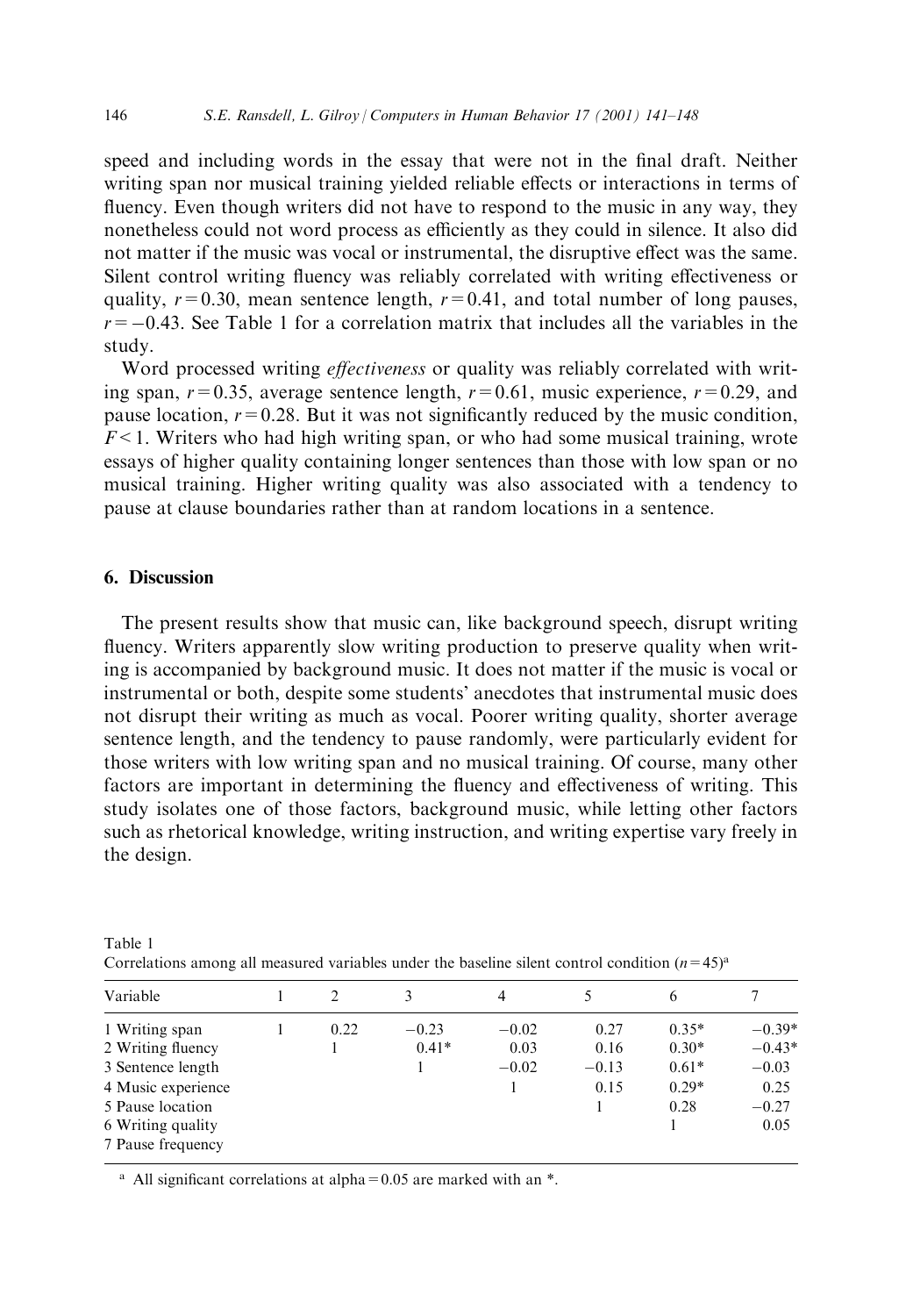## 6.1. Individual differences in musical training

Of course, it is likely that self-reported musical training serves as a proxy for other variables, perhaps related to one's early educational experiences. Musical skill was not measured directly, but previous research suggests that musical training can influence musical processing. Bever and Chiarello (1974) found that those trained in music processed it more analytically (and were left hemisphere dominant for music) relative to those less trained. Untrained subjects processed music holistically and tended to be right hemisphere dominant for musical processing. In the present study, those who had received some type of instrumental or singing instruction scored five percentage points higher in quality than those with no such training. Further research should explore the links between a variety of childhood experiences, such as computer use and subsequent college-level writing performance.

#### 6.2. Individual differences in working memory span

Complex working memory spans have been shown in numerous studies to predict performance in other language comprehension and production tasks (Daneman & Carpenter, 1980; Ransdell & Levy, 1999). The present research extends this finding to a writing span measure and to written language fluency. Digit span, a simple measure of the number of digits that can be recalled, does not predict complex behaviors like reading or writing because it does not include a processing task. The combination of processing, comprehending or generating a sentence, and storage, remembering the final word in each sentence, is what makes the task predictive.

#### 6.3. Advise to students writing on a computer

For all those college students who listen to music while they write on a computer, the advice from this study is clear. One's writing fluency is likely to be disrupted by both vocal and instrumental music. And quality will be especially poor if one also has relatively poor memory skill and limited musical training. A reliable reduction in fluency, about 60 words an hour, is likely to be caused by unattended background music. Sixty words an hour does not sound like much, but since fluency is related to quality and to the ability to manage simultaneous subprocesses of writing, any decrements could prove important.

It comes as no surprise to teachers that working memory resources are in demand when writing processes are invoked. Basic writers struggle to manage planning, sentence generation, and revising in discrete, linear steps. More advanced writers use working memory to juggle the simultaneous constraints of these subprocesses and move rapidly among them (Ransdell & Levy, 1994, 1995). A student's best bet would be to word process their work in silence, or at least try to reduce background sounds. Unless group work is important, students should use computers for school work in as silent an environment as practically possible.